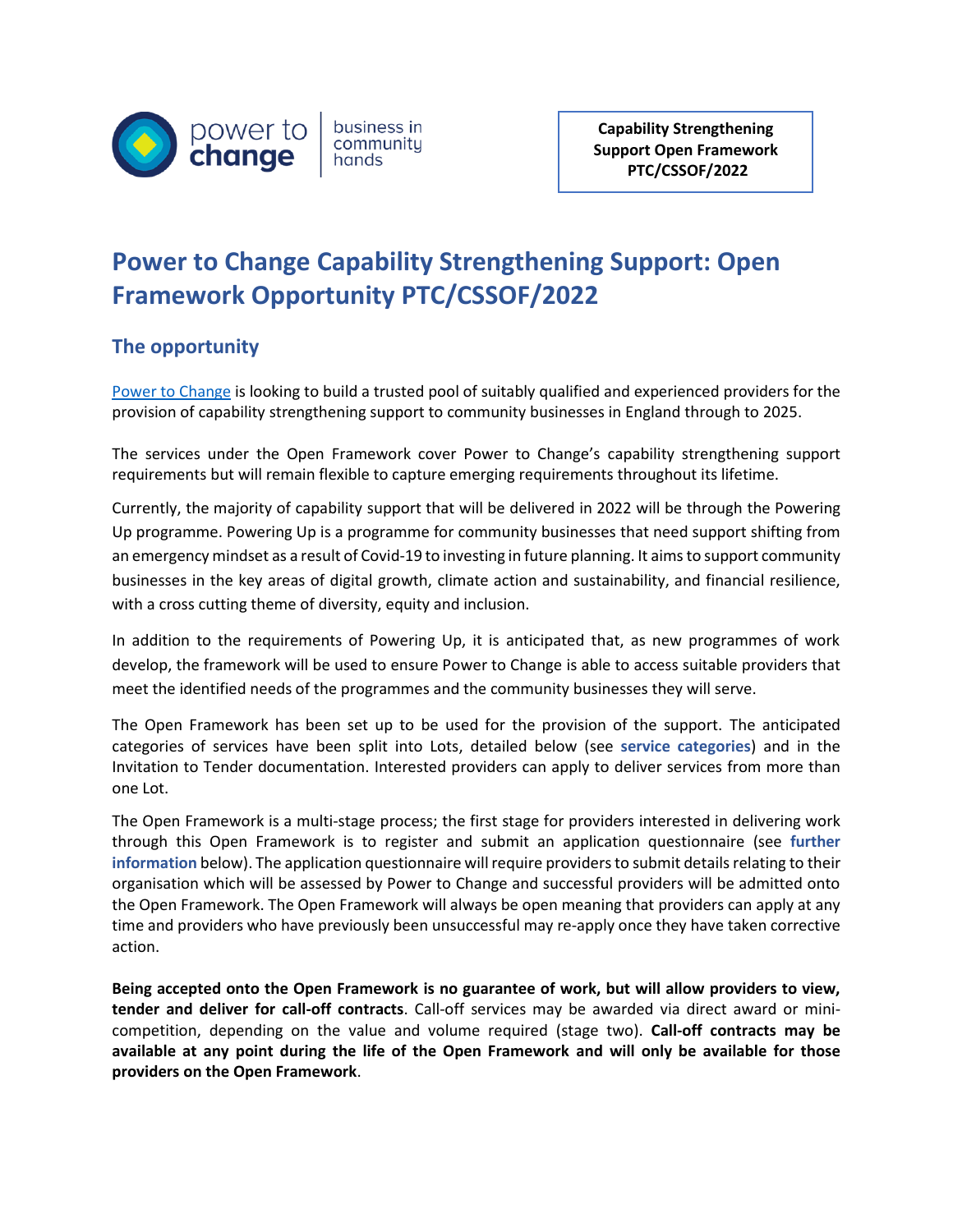The first call-off opportunity under the Open Framework is in relation to our Powering Up and Leading the Way Programmes and is being published at the same time as the Open Framework invitation - **Document 4 Call-off Opportunity: Powering Up & Leading the Way Programmes (PTC/CSSOF/2022/01)**.

We actively encourage applications from a wide variety of providers, especially those who can demonstrate alignment with ou[r values](https://www.powertochange.org.uk/about-us) and can demonstrate social impact within their business aims and objectives.

We welcome applications to join this Open Framework from both national providers and local and regional providers that focus their services in particular geographies. We will particularly welcome applications from organisations that focus their support on communities that experience racial inequity, younger people and those working in areas of highest economic deprivation (IMD 1-3). To qualify to join, support providers must demonstrate they have the requisite competencies and experience and can meet our due diligence requirements (as set out in the application documentation).

## **Timelines**

| <b>Total estimated budget:</b>   | 2022: up to £690,000                       |  |  |
|----------------------------------|--------------------------------------------|--|--|
|                                  | 2023-25: up to £2,000,000                  |  |  |
| <b>Open Framework published:</b> | May 2022                                   |  |  |
| <b>Open Framework closure:</b>   | 31 December 2025                           |  |  |
| Delivery:                        | June 2022 – December 2025                  |  |  |
| <b>First Call-off published:</b> | May 2022 - Powering Up and Leading the Way |  |  |
|                                  | Programmes (PTC/CSSOF/2022/01)             |  |  |

### **Service categories**

The Open Framework has been developed by Power to Change to help meet the challenges of providing technical and professional development and wellbeing capability support to community businesses in England over the next three years. It is an opportunity for providers to work with Power to Change to develop and provide these services for the benefit of the community business sector.

This will primarily be through the Powering Up programme, but we anticipate further needs will also arise via the following workstreams:

- Leading the Way programme
- Placed Based Programme
- Alternative Ownership
- Climate Action Fund
- Community Tech

(This is not an exhaustive list. We operate as a responsive funder and new opportunities could arise over the lifetime of the framework).

Capability strengthening support will need to be tailored to the individual needs of a community business and we anticipate the majority of support will be delivered via one to one provision (either in person or